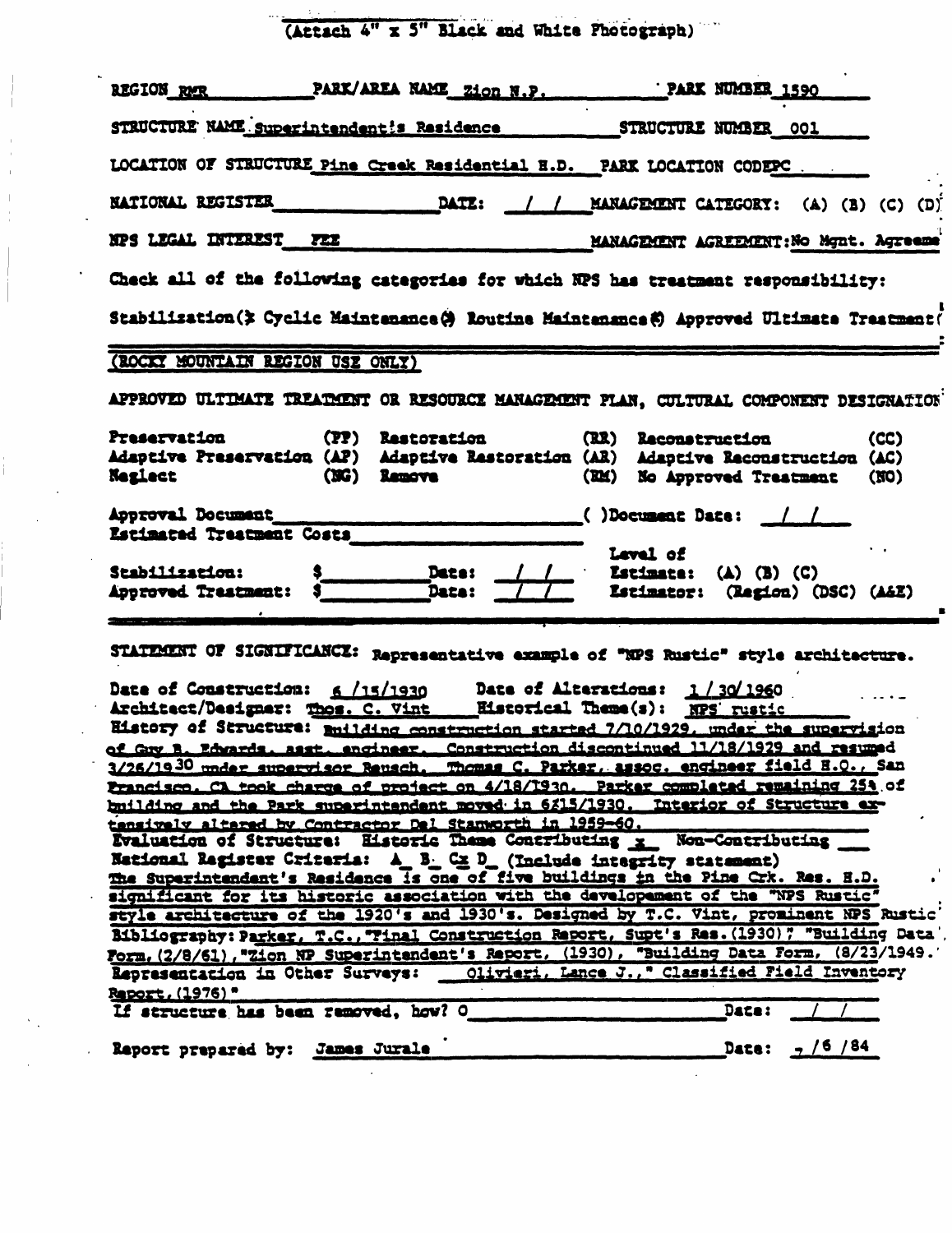| <b>CATION: Section 22</b><br><b>State Utah</b><br>Township 418<br>County Mashington<br>Range 10W                                                                                                                                                                                                                                                                                                                                                                                                                                                                                                                                                            | USE :<br>CURRENT INTERIOR USE (NPS 28 CODE) NO<br>Original Use Superintendents Residence<br>Intermediate Uses Superintendent's Residence<br>PERIOD OF CONSTRUCTION (NPS 28 CODE) HI                                                                                                                                                                                                                                                                                                                                                                                                                                                                                                                                                                                                                                                                                                                                                                                                                                                 |
|-------------------------------------------------------------------------------------------------------------------------------------------------------------------------------------------------------------------------------------------------------------------------------------------------------------------------------------------------------------------------------------------------------------------------------------------------------------------------------------------------------------------------------------------------------------------------------------------------------------------------------------------------------------|-------------------------------------------------------------------------------------------------------------------------------------------------------------------------------------------------------------------------------------------------------------------------------------------------------------------------------------------------------------------------------------------------------------------------------------------------------------------------------------------------------------------------------------------------------------------------------------------------------------------------------------------------------------------------------------------------------------------------------------------------------------------------------------------------------------------------------------------------------------------------------------------------------------------------------------------------------------------------------------------------------------------------------------|
| $\sim$ $\sim$<br><b>NERSHIP:</b><br><b>NPS</b><br>Present Owner:<br><b>Original Owner:</b><br>NP8<br>Internediste Owner(s): NPS                                                                                                                                                                                                                                                                                                                                                                                                                                                                                                                             | Drawing No: m10-94<br>NEGATIVE No. ROLL #1, VIEW 1                                                                                                                                                                                                                                                                                                                                                                                                                                                                                                                                                                                                                                                                                                                                                                                                                                                                                                                                                                                  |
| AAAPHYSICAL DESCRIPTIONAAA                                                                                                                                                                                                                                                                                                                                                                                                                                                                                                                                                                                                                                  |                                                                                                                                                                                                                                                                                                                                                                                                                                                                                                                                                                                                                                                                                                                                                                                                                                                                                                                                                                                                                                     |
| TPE OF STRUCTURE (NPS 28 CODE): BU<br>ICHITECTURAL CHARACTER (STYLE): "NPS Rustic"<br>ITE (INCLUDE ORIENTATION OF STRUCTURE): Pine Crk.Resident.<br>.D. Front, E elevation. Rear, W elevation. Rear of build-<br>ına                                                                                                                                                                                                                                                                                                                                                                                                                                        | CHIMMETS: One--stone, capped, exterior corner chimney located<br>on the SW elevation.<br>PORCHES: One--located on the E elevation. Shedded roof, sand-<br>stone stairs and stoop with 10"x10" wood support beams.                                                                                                                                                                                                                                                                                                                                                                                                                                                                                                                                                                                                                                                                                                                                                                                                                   |
| buta başğı Pa Mo-Fkkeeksi Mall formation dular<br>/ERALL DIMENSIONS: 33'x48', 3,364 eq. ft.<br><b>MPOSITION (NPS 28 CODE):</b><br>8T<br>14<br><b>FORIES:</b><br>DUNDATION: concrete half basement located under<br>portion of building. Pair of sliding 2 pane cellar<br>indows, E elevation; one located on S elevation.<br>ALLS: Red Navajo sandstone. Refined, rock faced, random<br>ishlar masonry with buttressed corners. Walls are two<br>bot thick. 2x3 bays, one pile deep.<br>00F: Cedar shake shingle. Exposed 2"x6" rafter ends, over-<br>anging eves and exposed purlins at the gable ends. One<br><b>jabïe dormer located on W elevation.</b> | WINDOWS: Rectangular, 4x4 light double hung sash, wood frame<br>.windows are located on the N and S elevations. Aluminum<br>sliding sash are flanked by 4x4 light casements on the E elev.<br>noon gradominately aluminum sliding sash W.Stone sills; Lintels.<br>Mood, 8 light entrance door located on E elevation equipped<br>with metal screen and storm. Rear door is wood hollow core.<br><b>ADDITIONS:2'x5' window on the W elevation was rocked in to accom-</b><br>modate a fire wall for a wood burning stove. First floor<br>fireplace and partition between bedroom and living room<br><b>INTERIOR PLAN:</b> beam installed. Stone fill came from removed chim-<br>ney.<br>Two story, connected by closed stairway. First floor:<br>bedroom. living room, dining room and kitchen. Second floor:<br>two bedrooms and one bath.<br>INTERIOR FINISHES:<br>Plaster ceiling and wall finish. Plasterboard partition walls.<br>Hard-wood floors covered by carpet. Floor tile in kitchen.<br>Frame and stone interior walls. |

 $\sim$ 

ITGNIFICANT ARCHITECTURAL FEATURES (INCLUDING INTERIOR AND SETTING) FOR FARK PLANNING PURPOSES:

 $\mathcal{L}^{\text{max}}_{\text{max}}$  and  $\mathcal{L}^{\text{max}}_{\text{max}}$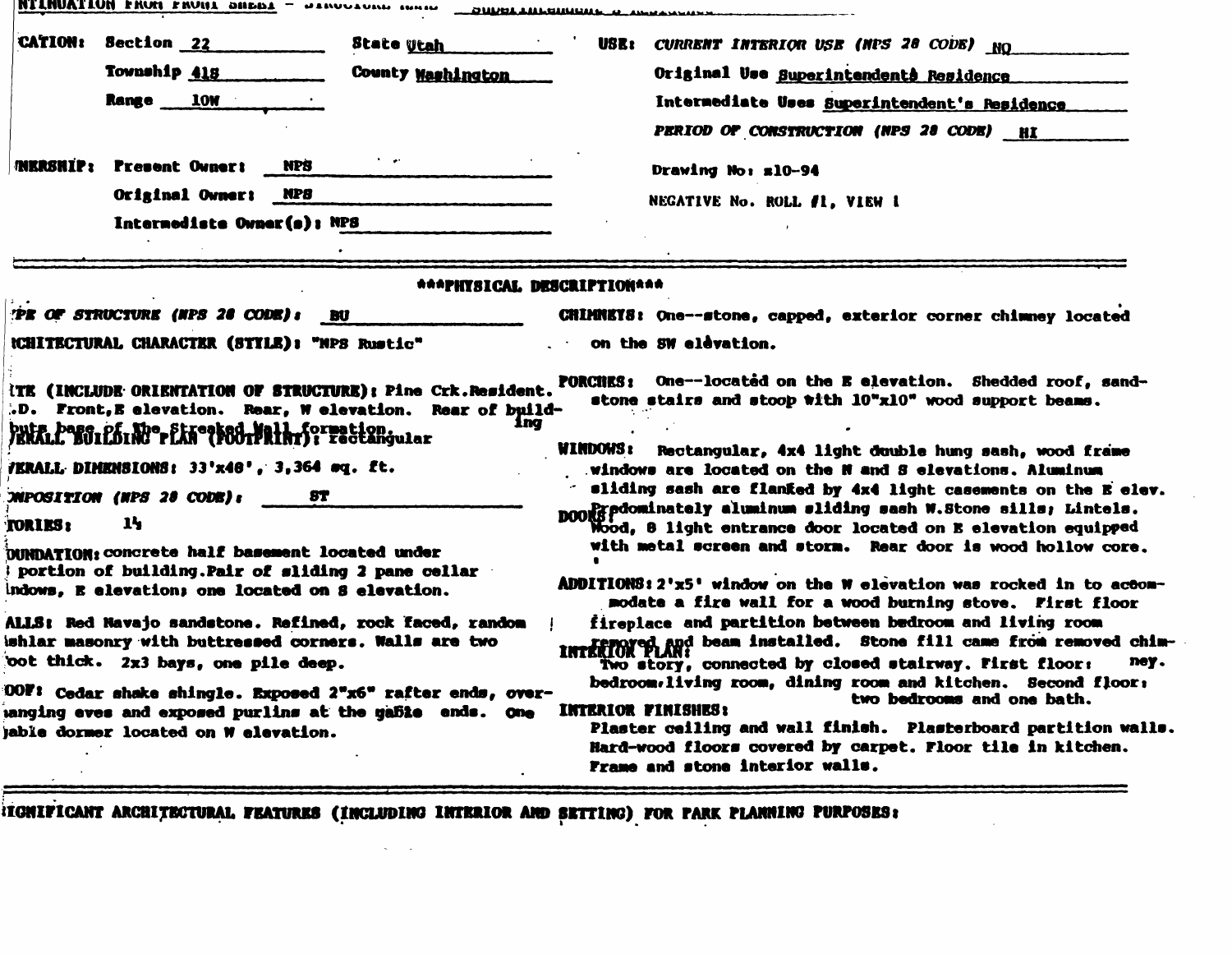CLASSLETED SLANDSUM - THE PROTOGRAPh)

per i

 $\mathcal{L}$ 

| LOCATION OF STRUCTUREPine Creek Residential H.D. PARK LOCATION CODE PC<br>DATE: / / MANAGEMENT CATEGORT: (A) (B) (C) (D)<br><b>NATIONAL REGISTER</b><br>NPS LEGAL INTEREST FEE<br>MANAGEMENT AGREEMENT: No Mgnt. Agreema<br>Check all of the following categories for which NPS has treatment responsibility:<br>Stabilization(C) Cyclic Maintenance(C). Routine Maintenance(C) Approved Ultimate Treatment(<br>(ROCKY MOUNTAIN REGION USE ONLY)<br>APPROVED ULTIMATE TREATMENT OR RESOURCE MANAGEMENT FLAN. CULTURAL COMPONENT DESIGNATION<br>(PP) Restoration<br>(RR) Reconstruction<br><b>Praservation</b><br>(CC)<br>Adaptive Preservation (AP) Adaptive Restoration (AR) Adaptive Reconstruction (AC)<br>(EM) No Approved Treatment<br>(NG) Remove<br><b>Neglect contract</b><br>(MO)<br>()Document Date: 1<br>Approval Document<br>Estimated Treatment Costs<br>Lavel of<br>Daze:<br>Estimate: $(A)$ $(B)$ $(C)$<br>Stabilization:<br>Data:<br>Estimator: (Ragion) (DSC) (A&E)<br><b>Approved Treatment:</b><br>STATIMENT OF SIGNIFICANCE: Representative example of "NPS Rustic" style architecture.<br>Date of Construction: / /1929 Date of Alterations: / /1935.1974.1977<br>History of Structure: muilding construction began in 1928 under supervisor Reusch,<br>and the majority of work on the structure was completed early in 1929 when Chief Ranger<br>Donal J. Jolley moved in. The interior of the residence remained unfinished due to lack<br>of funds and Jolley and the ranger force were occupied in laying the upstairs floor<br>in December 1929. Jolley remodeled the second story in 1935 and in 1974 new windows, door<br>insulation and an unstairs bathroom were installed. Storage shed and patio added in 1977<br>Evaluation of Structure: Historic These Contributing x Non-Contributing<br>National Register Criteria: A B. Cx D. (Include integrity statement)<br>The Chief Ranger's Res. is one of 5 buildings in the Pine Crk. H.D.significant for its<br>historic association with the developement of the "NPS Rustic" Program of architecture<br>in the 1920's-30's. Designed by prominent NPS architect T.C. Vint and built of native st<br>Bibliography: Scoven Eviend, Interview by L. Schiefer , 1/28/71. Jolley, Donal, "Report<br>to the Supt. for Dec. 1929." "Zion NP Building Data Forms," 8/16/49, 12/6/79.<br>Representation in Other Surveys: Olivieri, Lance J., "Classified Field Inventory<br>Report, (1976)".<br>If structure has been removed, how?<br><b>Date:</b> | PARK/AREA NAME Zion N.P.<br><b>REGION RMR</b> | <b>PARK NUMBER 1590</b> |
|-------------------------------------------------------------------------------------------------------------------------------------------------------------------------------------------------------------------------------------------------------------------------------------------------------------------------------------------------------------------------------------------------------------------------------------------------------------------------------------------------------------------------------------------------------------------------------------------------------------------------------------------------------------------------------------------------------------------------------------------------------------------------------------------------------------------------------------------------------------------------------------------------------------------------------------------------------------------------------------------------------------------------------------------------------------------------------------------------------------------------------------------------------------------------------------------------------------------------------------------------------------------------------------------------------------------------------------------------------------------------------------------------------------------------------------------------------------------------------------------------------------------------------------------------------------------------------------------------------------------------------------------------------------------------------------------------------------------------------------------------------------------------------------------------------------------------------------------------------------------------------------------------------------------------------------------------------------------------------------------------------------------------------------------------------------------------------------------------------------------------------------------------------------------------------------------------------------------------------------------------------------------------------------------------------------------------------------------------------------------------------------------------------------------------------------------------------------------------------------------------------------------------------|-----------------------------------------------|-------------------------|
|                                                                                                                                                                                                                                                                                                                                                                                                                                                                                                                                                                                                                                                                                                                                                                                                                                                                                                                                                                                                                                                                                                                                                                                                                                                                                                                                                                                                                                                                                                                                                                                                                                                                                                                                                                                                                                                                                                                                                                                                                                                                                                                                                                                                                                                                                                                                                                                                                                                                                                                               |                                               |                         |
|                                                                                                                                                                                                                                                                                                                                                                                                                                                                                                                                                                                                                                                                                                                                                                                                                                                                                                                                                                                                                                                                                                                                                                                                                                                                                                                                                                                                                                                                                                                                                                                                                                                                                                                                                                                                                                                                                                                                                                                                                                                                                                                                                                                                                                                                                                                                                                                                                                                                                                                               |                                               |                         |
|                                                                                                                                                                                                                                                                                                                                                                                                                                                                                                                                                                                                                                                                                                                                                                                                                                                                                                                                                                                                                                                                                                                                                                                                                                                                                                                                                                                                                                                                                                                                                                                                                                                                                                                                                                                                                                                                                                                                                                                                                                                                                                                                                                                                                                                                                                                                                                                                                                                                                                                               |                                               |                         |
|                                                                                                                                                                                                                                                                                                                                                                                                                                                                                                                                                                                                                                                                                                                                                                                                                                                                                                                                                                                                                                                                                                                                                                                                                                                                                                                                                                                                                                                                                                                                                                                                                                                                                                                                                                                                                                                                                                                                                                                                                                                                                                                                                                                                                                                                                                                                                                                                                                                                                                                               |                                               |                         |
|                                                                                                                                                                                                                                                                                                                                                                                                                                                                                                                                                                                                                                                                                                                                                                                                                                                                                                                                                                                                                                                                                                                                                                                                                                                                                                                                                                                                                                                                                                                                                                                                                                                                                                                                                                                                                                                                                                                                                                                                                                                                                                                                                                                                                                                                                                                                                                                                                                                                                                                               |                                               |                         |
|                                                                                                                                                                                                                                                                                                                                                                                                                                                                                                                                                                                                                                                                                                                                                                                                                                                                                                                                                                                                                                                                                                                                                                                                                                                                                                                                                                                                                                                                                                                                                                                                                                                                                                                                                                                                                                                                                                                                                                                                                                                                                                                                                                                                                                                                                                                                                                                                                                                                                                                               |                                               |                         |
|                                                                                                                                                                                                                                                                                                                                                                                                                                                                                                                                                                                                                                                                                                                                                                                                                                                                                                                                                                                                                                                                                                                                                                                                                                                                                                                                                                                                                                                                                                                                                                                                                                                                                                                                                                                                                                                                                                                                                                                                                                                                                                                                                                                                                                                                                                                                                                                                                                                                                                                               |                                               |                         |
|                                                                                                                                                                                                                                                                                                                                                                                                                                                                                                                                                                                                                                                                                                                                                                                                                                                                                                                                                                                                                                                                                                                                                                                                                                                                                                                                                                                                                                                                                                                                                                                                                                                                                                                                                                                                                                                                                                                                                                                                                                                                                                                                                                                                                                                                                                                                                                                                                                                                                                                               |                                               |                         |
|                                                                                                                                                                                                                                                                                                                                                                                                                                                                                                                                                                                                                                                                                                                                                                                                                                                                                                                                                                                                                                                                                                                                                                                                                                                                                                                                                                                                                                                                                                                                                                                                                                                                                                                                                                                                                                                                                                                                                                                                                                                                                                                                                                                                                                                                                                                                                                                                                                                                                                                               |                                               |                         |
|                                                                                                                                                                                                                                                                                                                                                                                                                                                                                                                                                                                                                                                                                                                                                                                                                                                                                                                                                                                                                                                                                                                                                                                                                                                                                                                                                                                                                                                                                                                                                                                                                                                                                                                                                                                                                                                                                                                                                                                                                                                                                                                                                                                                                                                                                                                                                                                                                                                                                                                               |                                               |                         |
|                                                                                                                                                                                                                                                                                                                                                                                                                                                                                                                                                                                                                                                                                                                                                                                                                                                                                                                                                                                                                                                                                                                                                                                                                                                                                                                                                                                                                                                                                                                                                                                                                                                                                                                                                                                                                                                                                                                                                                                                                                                                                                                                                                                                                                                                                                                                                                                                                                                                                                                               |                                               |                         |
|                                                                                                                                                                                                                                                                                                                                                                                                                                                                                                                                                                                                                                                                                                                                                                                                                                                                                                                                                                                                                                                                                                                                                                                                                                                                                                                                                                                                                                                                                                                                                                                                                                                                                                                                                                                                                                                                                                                                                                                                                                                                                                                                                                                                                                                                                                                                                                                                                                                                                                                               |                                               |                         |
|                                                                                                                                                                                                                                                                                                                                                                                                                                                                                                                                                                                                                                                                                                                                                                                                                                                                                                                                                                                                                                                                                                                                                                                                                                                                                                                                                                                                                                                                                                                                                                                                                                                                                                                                                                                                                                                                                                                                                                                                                                                                                                                                                                                                                                                                                                                                                                                                                                                                                                                               |                                               |                         |
|                                                                                                                                                                                                                                                                                                                                                                                                                                                                                                                                                                                                                                                                                                                                                                                                                                                                                                                                                                                                                                                                                                                                                                                                                                                                                                                                                                                                                                                                                                                                                                                                                                                                                                                                                                                                                                                                                                                                                                                                                                                                                                                                                                                                                                                                                                                                                                                                                                                                                                                               | Report prepared by: James Jurale              | Date: $7/6/84$          |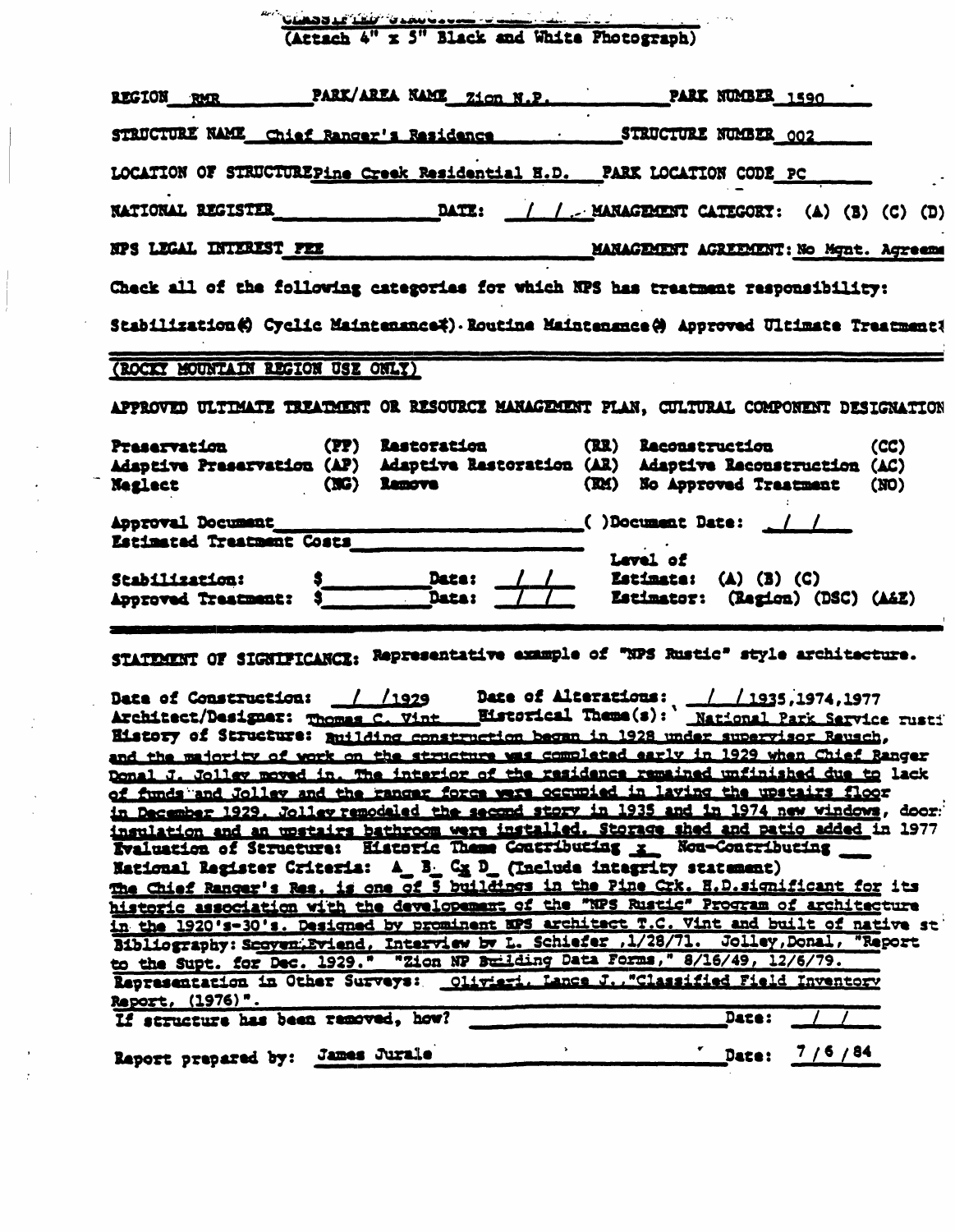| UURLAHUNLAUN KAUN KAUNA UNUMA<br>MAMMANAM AMMIN                                                                                                                                                                                                                                                                                                                                                                                                                                                                                                    | UMALA MANYUA U MUULU                                                                                                                                                                                                                                                                                                                                                                                                                                                                                                                                                                                                                                                                     |
|----------------------------------------------------------------------------------------------------------------------------------------------------------------------------------------------------------------------------------------------------------------------------------------------------------------------------------------------------------------------------------------------------------------------------------------------------------------------------------------------------------------------------------------------------|------------------------------------------------------------------------------------------------------------------------------------------------------------------------------------------------------------------------------------------------------------------------------------------------------------------------------------------------------------------------------------------------------------------------------------------------------------------------------------------------------------------------------------------------------------------------------------------------------------------------------------------------------------------------------------------|
| <b>LOCATION:</b><br><b>Section 22</b><br>State Utah                                                                                                                                                                                                                                                                                                                                                                                                                                                                                                | CURRENT INTERIOR USE (NPS 28 CODE)<br>USK 1<br>NO.                                                                                                                                                                                                                                                                                                                                                                                                                                                                                                                                                                                                                                       |
| Township 418<br>County Washington                                                                                                                                                                                                                                                                                                                                                                                                                                                                                                                  | Original Use Chief Ranger's Residence                                                                                                                                                                                                                                                                                                                                                                                                                                                                                                                                                                                                                                                    |
| <b>Range</b><br><b>10W</b>                                                                                                                                                                                                                                                                                                                                                                                                                                                                                                                         | Intermediate Uses Employee Residence                                                                                                                                                                                                                                                                                                                                                                                                                                                                                                                                                                                                                                                     |
|                                                                                                                                                                                                                                                                                                                                                                                                                                                                                                                                                    | PERIOD OF CONSTRUCTION (NPS 28 CODE)<br>HI                                                                                                                                                                                                                                                                                                                                                                                                                                                                                                                                                                                                                                               |
| OWNERSHIP :<br><b>Present Owner:</b><br>NP 8                                                                                                                                                                                                                                                                                                                                                                                                                                                                                                       | Drawing No: E10-2732                                                                                                                                                                                                                                                                                                                                                                                                                                                                                                                                                                                                                                                                     |
| Original Owner:<br><b>NPS</b>                                                                                                                                                                                                                                                                                                                                                                                                                                                                                                                      | Negative No. Roll #1, View 20                                                                                                                                                                                                                                                                                                                                                                                                                                                                                                                                                                                                                                                            |
| Intermediate Owner(s):<br>NPS                                                                                                                                                                                                                                                                                                                                                                                                                                                                                                                      |                                                                                                                                                                                                                                                                                                                                                                                                                                                                                                                                                                                                                                                                                          |
|                                                                                                                                                                                                                                                                                                                                                                                                                                                                                                                                                    |                                                                                                                                                                                                                                                                                                                                                                                                                                                                                                                                                                                                                                                                                          |
| ***PHYSICAL DESCRIPTION***                                                                                                                                                                                                                                                                                                                                                                                                                                                                                                                         |                                                                                                                                                                                                                                                                                                                                                                                                                                                                                                                                                                                                                                                                                          |
| TYPE OF STRUCTURE (NPS 28 CODE):<br>BU                                                                                                                                                                                                                                                                                                                                                                                                                                                                                                             | CHIMMETS: One, sandstone, interior end located on N elevation.                                                                                                                                                                                                                                                                                                                                                                                                                                                                                                                                                                                                                           |
| ARCHITECTURAL CHARACTER (STYLE):<br>"N#S Rustic"                                                                                                                                                                                                                                                                                                                                                                                                                                                                                                   |                                                                                                                                                                                                                                                                                                                                                                                                                                                                                                                                                                                                                                                                                          |
| SITE (INCLUDE ORIENTATION OF STRUCTURE): Pine Creek Res.<br>H.D., Located 100 yrds. N of Superintendent's Residence. Rear,<br>W elevation. Front, E elevation, Rear abuts base of Streaked An 8'x8' sandstone block stoop serves as the foundation.<br>OVERALL BUILDING PLAN (FOOTPRINT): What we have a streamed and all and the stoop serves as the foundatio<br>Wall.<br>Modified rectangular plan.<br><b>OVERALL DIMENSIONS:</b><br>33'x40',2718 eq. ft. overell.<br>COMPOSITION (NPS 28 CODE):<br>8T<br>$\mathbf{h}$<br><b>STORIES:</b><br>14 | supported by a 8"x8" wood beam and shelters the front entrance.<br>WINDOWS: Original casement sash windows replaced with rec-<br>tangular, single pane, aluminum sliding sash. Cut stone<br>sills project from the structure walls.<br>DOORS: Original doors replaced with single, wood, hollow core                                                                                                                                                                                                                                                                                                                                                                                     |
|                                                                                                                                                                                                                                                                                                                                                                                                                                                                                                                                                    | iframes equipped with metal storms and screens.                                                                                                                                                                                                                                                                                                                                                                                                                                                                                                                                                                                                                                          |
| <b>FOUNDATION:</b> Concrete footers, Fndtion settled on <b>E</b> side.<br>WALLS: Red Navaho sandstone. The random rock faced<br>blocks are of anintermediate texture with only a suggestion<br>of buttressing at the corners. 3x3 bays, one pile deep.<br>Poor mortar composition throughout.<br>overhanging eves with exposed 6"x6" purlins at the gable<br>ends. One shed dormer located on W elevation. A 6 light                                                                                                                               | ADDITIONS: 5'x 19' wood, frame, storage shed with verticle board<br>siding added in 1977. Connected to W elevation of main structure<br>by poured concrete patio, and plexiglass and plywood shed roof.<br>Storm windows and fisher fireplace insert installed. Upstairs bath<br>INTERIOR PLAN: Two story, seven rooms, connected by closed<br>stairway. First floor--bedroom, dining room, living room, kitcher<br>ROOF: Gable, cedar shake shingles. Exposed 2"x6" rafter ends, Second Floor--three bedrooms. Bathroom located on both floors.<br><b>INTERIOR FINISHES:</b> Stone and frame interior walls covered by<br>plaster and plasterboard. Varnished, soft wood floors covered |

÷.

SIGNIFICANT ARCHITECTURAL FEATURES (INCLUDING INTERIOR AND SETTING) FOR PARK PLANNING PURPOSES: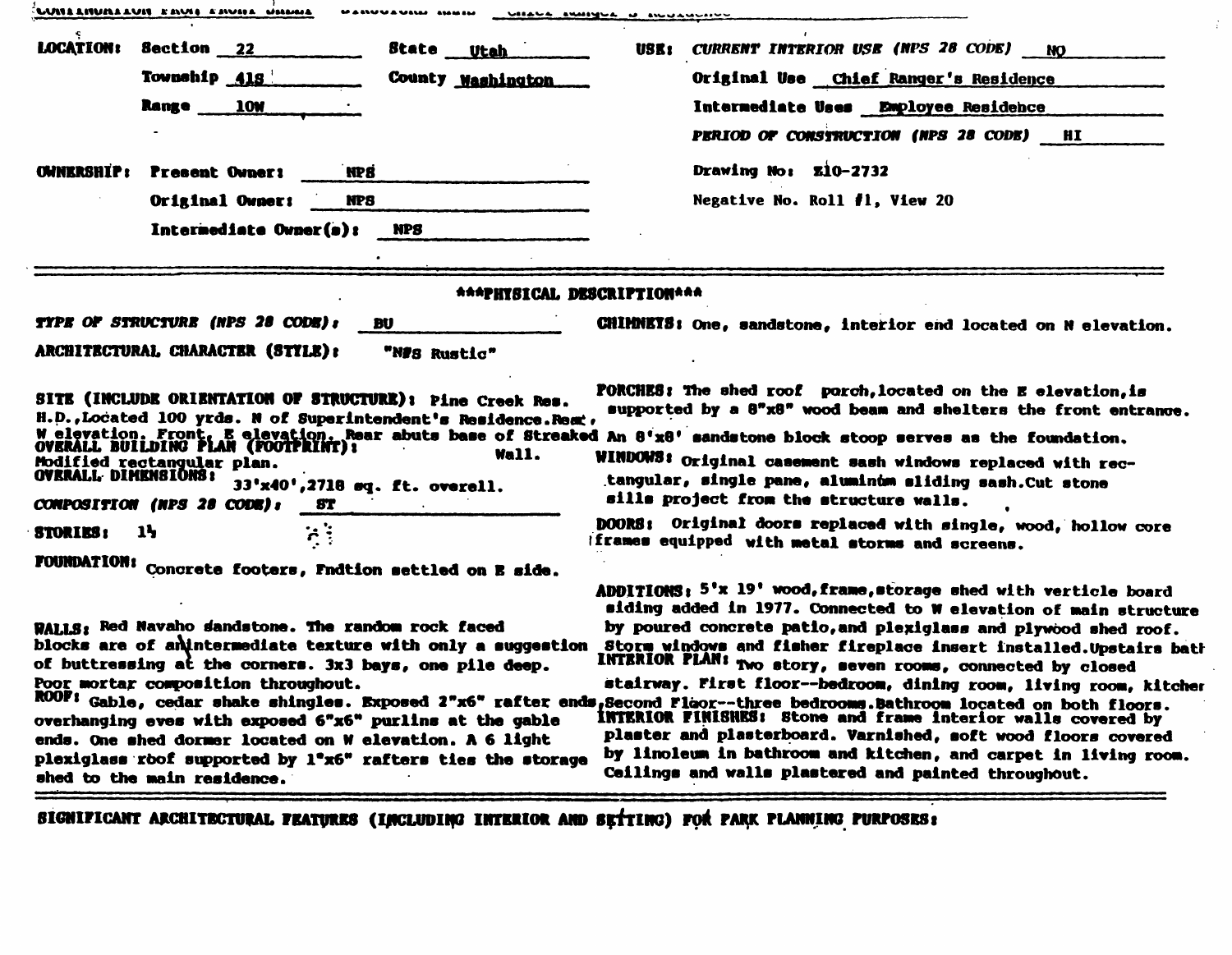|                                                                                            | CLASSIFIED STRUCTURE FIELD INVENTORY REPORT<br>(Attach 4" x 5" Black and White Photograph)                                                                                                                                                                                                                                                                                                                                                                                                                                                                                                                                                                                                                                                                                                                                                                                                                                                                                                                                                                                                                                                                                                                                                                                                                                                                                                              | $I \subset LS$                                                                                        | 10717        |
|--------------------------------------------------------------------------------------------|---------------------------------------------------------------------------------------------------------------------------------------------------------------------------------------------------------------------------------------------------------------------------------------------------------------------------------------------------------------------------------------------------------------------------------------------------------------------------------------------------------------------------------------------------------------------------------------------------------------------------------------------------------------------------------------------------------------------------------------------------------------------------------------------------------------------------------------------------------------------------------------------------------------------------------------------------------------------------------------------------------------------------------------------------------------------------------------------------------------------------------------------------------------------------------------------------------------------------------------------------------------------------------------------------------------------------------------------------------------------------------------------------------|-------------------------------------------------------------------------------------------------------|--------------|
| <b>REGION</b><br><b>RMR</b>                                                                | PARK/AREA NAME<br>Zion N.P.                                                                                                                                                                                                                                                                                                                                                                                                                                                                                                                                                                                                                                                                                                                                                                                                                                                                                                                                                                                                                                                                                                                                                                                                                                                                                                                                                                             | PARK NUMBER 1590                                                                                      |              |
|                                                                                            | STRUCTURE NAME old Superintendents Residence                                                                                                                                                                                                                                                                                                                                                                                                                                                                                                                                                                                                                                                                                                                                                                                                                                                                                                                                                                                                                                                                                                                                                                                                                                                                                                                                                            | STRUCTURE NUMBER <sub>003</sub>                                                                       |              |
|                                                                                            | LOCATION OF STRUCTURE Pine Creek Residential H.D.                                                                                                                                                                                                                                                                                                                                                                                                                                                                                                                                                                                                                                                                                                                                                                                                                                                                                                                                                                                                                                                                                                                                                                                                                                                                                                                                                       | PARK LOCATION CODE PC                                                                                 |              |
| NATIONAL REGISTER                                                                          | DATE:                                                                                                                                                                                                                                                                                                                                                                                                                                                                                                                                                                                                                                                                                                                                                                                                                                                                                                                                                                                                                                                                                                                                                                                                                                                                                                                                                                                                   | MANAGEMENT CATEGORY: (A) (B) (C) (D)<br>$\sqrt{ }$                                                    |              |
| NPS LEGAL INTEREST FEE                                                                     |                                                                                                                                                                                                                                                                                                                                                                                                                                                                                                                                                                                                                                                                                                                                                                                                                                                                                                                                                                                                                                                                                                                                                                                                                                                                                                                                                                                                         | MANAGEMENT AGREEMENT: No Mgnt. Agreement                                                              |              |
|                                                                                            | Check all of the following categories for which NPS has treatment responsibility:                                                                                                                                                                                                                                                                                                                                                                                                                                                                                                                                                                                                                                                                                                                                                                                                                                                                                                                                                                                                                                                                                                                                                                                                                                                                                                                       |                                                                                                       |              |
|                                                                                            | Stabilization (yclic Maintenance (x) Routine Maintenance (x) Approved Ultimate Treatment (x)                                                                                                                                                                                                                                                                                                                                                                                                                                                                                                                                                                                                                                                                                                                                                                                                                                                                                                                                                                                                                                                                                                                                                                                                                                                                                                            |                                                                                                       |              |
|                                                                                            | (ROCKY MOUNTAIN REGION USE ONLY)                                                                                                                                                                                                                                                                                                                                                                                                                                                                                                                                                                                                                                                                                                                                                                                                                                                                                                                                                                                                                                                                                                                                                                                                                                                                                                                                                                        |                                                                                                       |              |
|                                                                                            | APPROVED ULTIMATE TREATMENT OR RESOURCE MANAGEMENT PLAN, CULTURAL COMPONENT DESIGNATION:                                                                                                                                                                                                                                                                                                                                                                                                                                                                                                                                                                                                                                                                                                                                                                                                                                                                                                                                                                                                                                                                                                                                                                                                                                                                                                                |                                                                                                       |              |
| Preservation<br>Neglect                                                                    | (PP) Restoration<br>Adaptive Preservation (AP) Adaptive Restoration (AR)<br>(NG) Remove                                                                                                                                                                                                                                                                                                                                                                                                                                                                                                                                                                                                                                                                                                                                                                                                                                                                                                                                                                                                                                                                                                                                                                                                                                                                                                                 | (RR)<br>Reconstruction<br>Adaptive Reconstruction (AC)<br>(RM)<br>No Approved Treatment               | (CC)<br>(NO) |
| Approval Document<br>Estimated Treatment Costs<br>Stabilization:<br>Approved Treatment:    | Date:<br>Date:                                                                                                                                                                                                                                                                                                                                                                                                                                                                                                                                                                                                                                                                                                                                                                                                                                                                                                                                                                                                                                                                                                                                                                                                                                                                                                                                                                                          | ()Document Date:<br>Level of<br>Estimate: $(A)$ $(B)$ $(C)$<br>Estimator: (Region) (DSC) (A&E)        |              |
| STATEMENT OF SIGNIFICANCE:<br>せいしょう こくしき いしもし<br>Date of Construction:<br>$Relaut$ (1976)" | र प<br><u> 1928 /</u><br>Architect/Designer: Thomas C. Vint __ Historical Theme(s): NPS Structures<br>History of Structure: Arno Cammerer, Acting Director NPS, notified Thomas C Vint,<br>assoc. landscape engineer, to begin construction in summer of 1927. Cammerer stipulated<br>that structure be built on government owned land and constructed of stone to conform<br>to the surroundings, and insure confort in summer and winter. Supervisor Reusch was in<br>charge of construction. The Park's first Superintendent, Eviend T. Scoyen, took up<br>residence in the building in 1928. Minor alterations supervised by L.D. Exell, 8/51.<br>Evaluation of Structure: Historic Theme Contributing x Non-Contributing<br>National Register Criteria: A B Cx D (Include integrity statement)<br>The Old Superintendent's Res. is one of five buildings in the Pine Crk. H.D. significant<br>for its historic association with the developement of the" NPS Rustic" style architecture<br>of the 1920's and 1930's. Designed by T.C. Vint, controling figure in "NPS Rustic" program.<br>Bibliography: Scoyen, Eviend, Interview by L. Schiefer, 1/28/71. Cammerer, Arno, Letter<br>to Then, Vint 3/11/27. "Zion N.P. Individual Building Data Forms," 8/16/49, 7/8/69.<br>Representation in Other Surveys: Olivieri, Lance J., "Classified Field Inventory<br>If with the has been removed, how? | Representative example of "NPS Rustic Style" architecture.<br>Date of Alterations:<br>R/9.61<br>Date: |              |
|                                                                                            | Repart the prepared by: James Jurale                                                                                                                                                                                                                                                                                                                                                                                                                                                                                                                                                                                                                                                                                                                                                                                                                                                                                                                                                                                                                                                                                                                                                                                                                                                                                                                                                                    | Date:                                                                                                 | 7 /6 /84     |
|                                                                                            |                                                                                                                                                                                                                                                                                                                                                                                                                                                                                                                                                                                                                                                                                                                                                                                                                                                                                                                                                                                                                                                                                                                                                                                                                                                                                                                                                                                                         |                                                                                                       |              |

 $\sim 10^7$ 

 $\mathbb{R}^2$ 

 $\bar{\mathcal{A}}$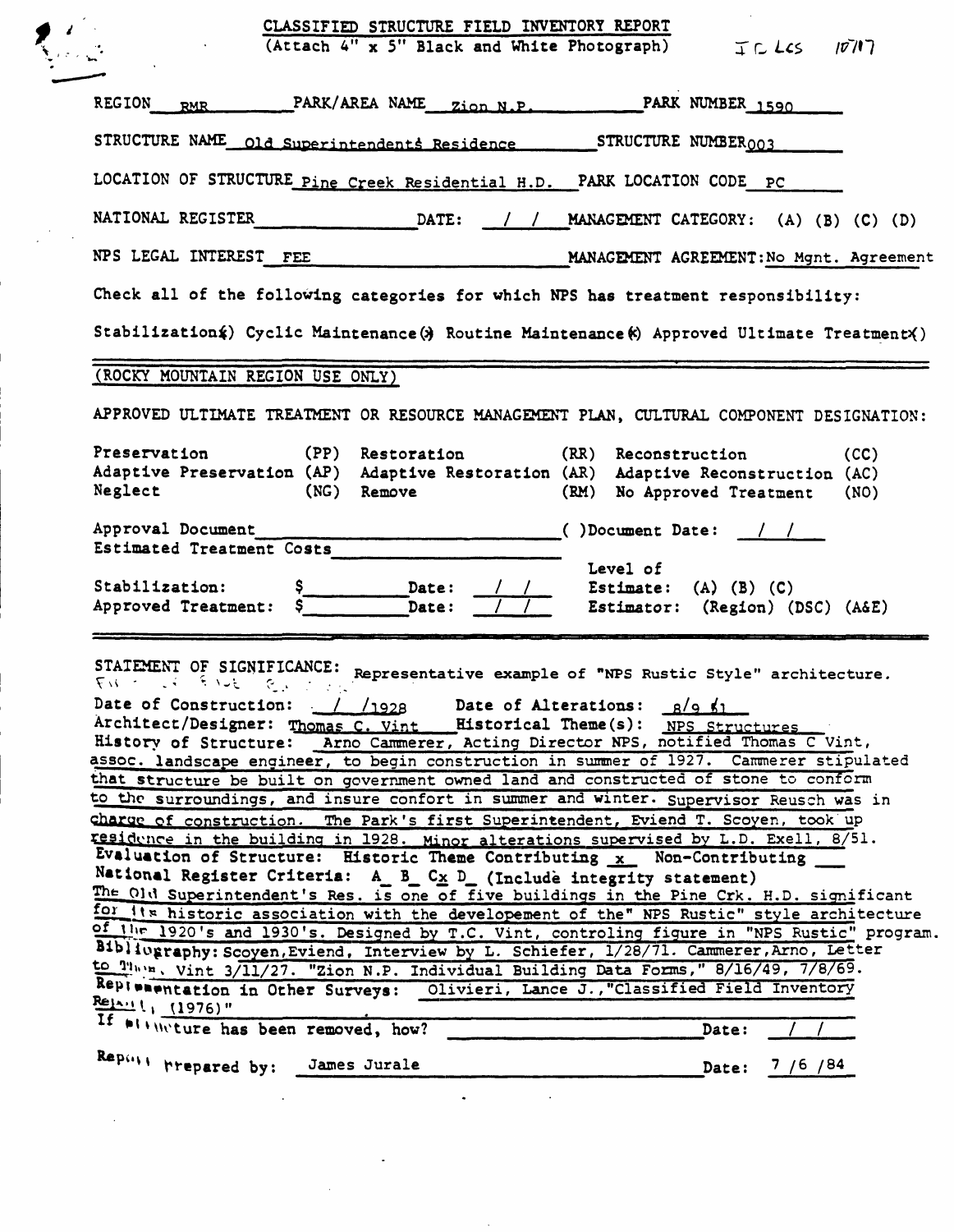|           | <b>CONTINUATION FROM TRANT SHEPT  STRACTORP MULTI</b>                                                                                      |                                       | ULA SUPERINLENDENT'S RESIDENCE                                                                                                                                                                                                                          |  |  |  |
|-----------|--------------------------------------------------------------------------------------------------------------------------------------------|---------------------------------------|---------------------------------------------------------------------------------------------------------------------------------------------------------------------------------------------------------------------------------------------------------|--|--|--|
| LOCATION: | Section 22<br>Township 41S                                                                                                                 | State<br>Utah<br>Washington<br>County | USE: CURRENT INTERIOR USE (NPS 28 CODE) $NQ$<br>Original Use<br>Superintendent's Residence                                                                                                                                                              |  |  |  |
|           | 10W<br>Range                                                                                                                               |                                       | Employee Residence<br>Intermediate Uses                                                                                                                                                                                                                 |  |  |  |
|           |                                                                                                                                            |                                       | HI<br>PERIOD OF CONSTRUCTION (NPS 28 CODE)                                                                                                                                                                                                              |  |  |  |
|           | <b>NPS</b><br><b>OWNERSHIP:</b> Present Owner:                                                                                             |                                       | Drawing No: ?                                                                                                                                                                                                                                           |  |  |  |
|           | <b>NPS</b><br>Original Owner:                                                                                                              |                                       |                                                                                                                                                                                                                                                         |  |  |  |
|           | Intermediate Owner(s):                                                                                                                     | <b>NPS</b>                            |                                                                                                                                                                                                                                                         |  |  |  |
|           |                                                                                                                                            | ***PHYSICAL DESCRIPTION***            |                                                                                                                                                                                                                                                         |  |  |  |
|           | TYPE OF STRUCTURE (NPS 28 CODE):                                                                                                           | BU.                                   | CHIMNEYS: One, stone, interior chimney located on S elevation.                                                                                                                                                                                          |  |  |  |
|           | ARCHITECTURAL CHARACTER (STYLE):                                                                                                           | "NPS Rustic"                          |                                                                                                                                                                                                                                                         |  |  |  |
|           | SITE (INCLUDE ORIENTATION OF STRUCTURE): Northern most struc <sup>t</sup><br>.Pine Crk. Res. HD. Front, E elevation. Rear, W elevation.    |                                       | PORCHES: "One, rear kitchen porch. Located on the SW elevation,<br>10"x10" wood support beams. Enclosed.                                                                                                                                                |  |  |  |
|           | Rear abuts base of The Streaked Wall Formation.<br>OVERALL BUILDING PLAN (FOOTPRINT):                                                      |                                       | double                                                                                                                                                                                                                                                  |  |  |  |
|           | OVERALL DIMENSIONS: $28'x$ 34', 1700 sq. ft.                                                                                               | Rectangle                             | WINDOWS: Pairs of 6 light, casement sash windows with wood<br>frames and stone sills. The windows are square and in-                                                                                                                                    |  |  |  |
|           | COMPOSITION (NPS 28 CODE):<br>ST                                                                                                           |                                       | set in the masonry. Frames painted NPS brown.                                                                                                                                                                                                           |  |  |  |
| STORIES:  | 1 <sub>2</sub><br>$\bullet$<br>FOUNDATION: Concrete on solid footing.                                                                      |                                       | <b>DOORS:</b><br>Front, single, 6 light glass with wood frame. Equip-<br>ed with metal storms and screens. Rear, S elevation, wood.                                                                                                                     |  |  |  |
| WALLS:    | Red Navajo sandstone. Course, rock faced,<br>random shlar masonry with buttressed corners.                                                 |                                       | ADDITIONS: No exterior additions. Original cedar roof shin-<br>gles replaced with composition asphalt. The interior has<br>been extensively altered.                                                                                                    |  |  |  |
|           | Crude coursing. Walls are two foot thick.<br>3x3 bays, one pile deep.                                                                      |                                       | INTERIOR PLAN: Two story, five rooms, connected by closed<br>stairway. First floor--bedroom, living room, kitchen-                                                                                                                                      |  |  |  |
| ROOF:     | Gable, green composition asphalt shingles.<br>Exposed 2"x6" rafter ends, overhanging eves<br>with exposed 6"x6" purlins at the gable ends. |                                       | dining combination. Second floor--two bedrooms.<br>INTERIOR FINISHES: Stone interior walls covered by plaster<br>and plasterboard. Varnished softwood floors covered by car-<br>pet. Plaster ceiling and stone wood stove platform, stone<br>fire wall. |  |  |  |

UCHELHORITOR FRONT ERONE ONLAR - OTROGIORE NAME

SIGNIFICANT ARCHITECTURAL FEATURES (INCLUDING INTERIOR AND SETTING) FOR PARK PLANNING PURPOSES: This was the first of the five structures built in the Pine Creek Historic District. It's masonry is the most rustic employing massive, rough hewn, native-sand-stone slabs as large as 10'x2' and weighing hundreds of pounds. Furthermore, it is the only one of the three residences whose windows are original--6 light double casement with wood frames.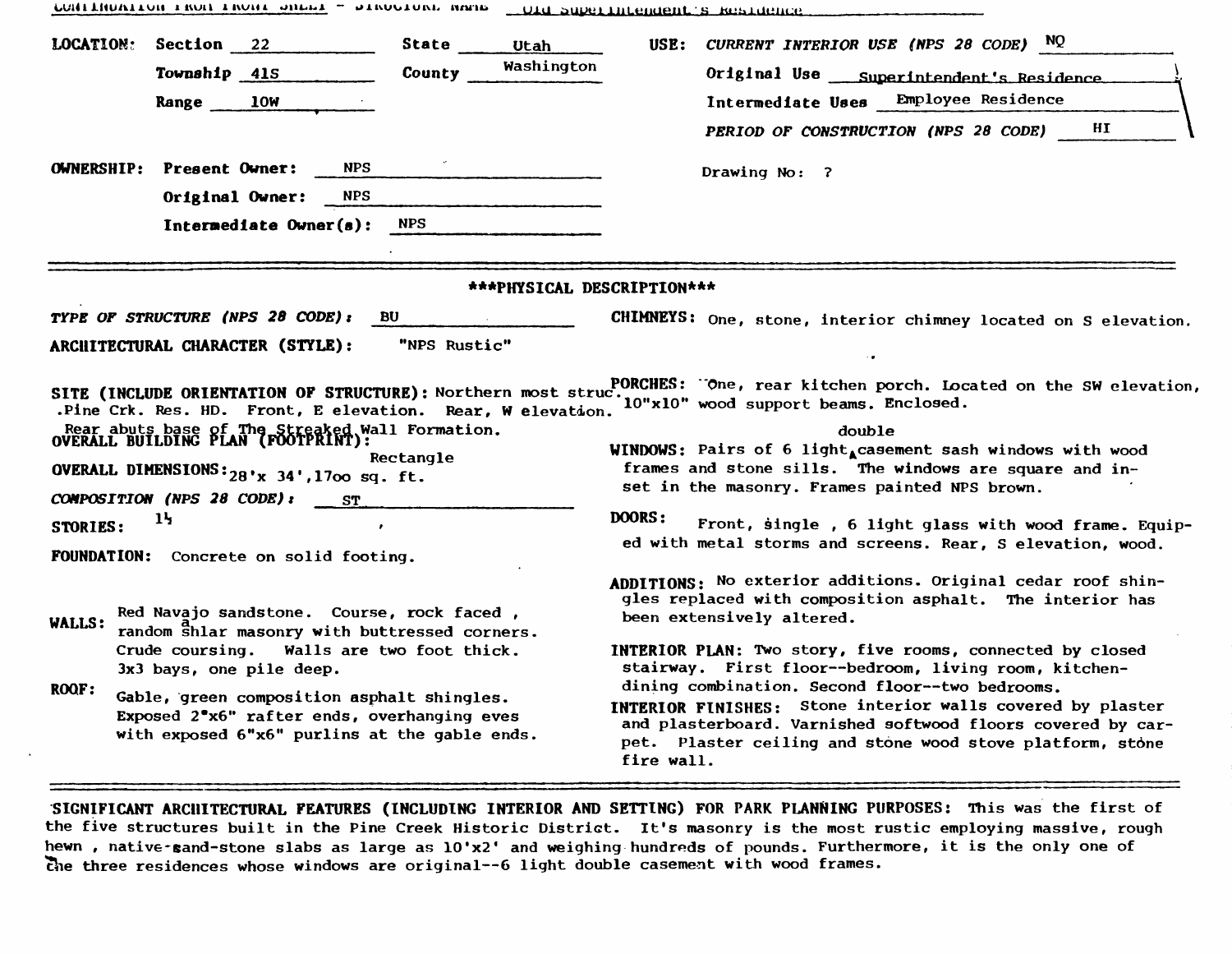| 1/27/8<br>PARK/AREA NAME Zion N.P.<br><b>REGION</b><br>PARK NUMBER 1590<br><b>RMR</b><br>STRUCTURE NAME<br>Three Stall Garage<br>STRUCTURE NUMBER 102<br>LOCATION OF STRUCTURE Pine Creek Residential H.D. PARK LOCATION CODE<br>PC<br>NATIONAL REGISTER<br>DATE:<br>MANAGEMENT CATEGORY: (A) (B) (C) (D)<br>NPS LEGAL INTEREST<br>FEE<br>MANAGEMENT AGREEMENT: No Mgnt. Agreeme<br>Check all of the following categories for which NPS has treatment responsibility:<br>Stabilization(c) Cyclic Maintenance(c) Routine Maintenance(3) Approved Ultimate Treatment{<br>(ROCKY MOUNTAIN REGION USE ONLY)<br>APPROVED ULTIMATE TREATMENT OR RESOURCE MANAGEMENT PLAN, CULTURAL COMPONENT DESIGNATION<br>Preservation<br>(PP) Restoration<br>(RR) Reconstruction<br>(CC)<br>Adaptive Preservation (AP) Adaptive Restoration (AR) Adaptive Reconstruction (AC)<br>Neglect<br>(NG)<br><b>Remove</b><br>(RM)<br>No Approved Treatment<br>(NO)<br>Approval Document<br>$( )$ Document Date: $/$ /<br>Estimated Treatment Costs<br>Level of<br>Stabilization:<br>Date:<br>$(A)$ $(B)$ $(C)$<br>Estimate:<br>Date:<br>Estimator: (Region) (DSC) (A&E)<br>Approved Treatment:<br>out<br>STATEMENT OF SIGNIFICANCE: Typical of stone garage building theme seen throughs Zion N.P.<br>and a significant example of "NPS Rustic" style architecture.<br>Date of Alterations: // post 1979<br>Date of Construction:<br>__/ / 1938<br>Architect/Designer: Edward A. Nickel Eistorical Theme(s): NPS rustic<br>History of Structure: Edward A. Nickel , Associate Structural Engineer NPS, designed the<br>plans for the garage which serves residences 002 and 003 at Pine Creek. The structure wa<br>recommended by Ernest A. Davidson, Regional Landscape Architect, on 7/18/38 and constructe<br>under the supervision of John M. Davis, Assistant Superintendent-Engineer, Zion N.P.<br>The structure was altered from 3 stalls to 2 stalls to better accommodate larger modern<br>vechicles and a poured concrete floor was added sometime following 1979.<br>Evaluation of Structure: Historic Theme Contributing x Non-Contributing<br>National Register Criteria: A B C xD (Include integrity statement)<br>The Pine Creek three stall garage is one of the five extant structures in the historic<br>district significant for its association with the developement of the "NPS Rustic" style<br>of architecture. Designed by prominent NPS engineer, E. Nickel, and built of native stor<br>Bibliography: Patraw, P.P., "Annual Report for 1938", Tweed, Wm., NPS Rustic Architecture<br>1916-1942, "Individual Building Data Forms", 8/23/1949, 12/18/79.<br>Representation in Other Surveys: Olivieri, Lance J., " Classified Field Inventory<br>Report, (1976)".<br>If structure has been removed, how?<br>Date:<br>Date: $7/9/84$<br>Report prepared by: James Jurale | <u>VERDOLE LEU OLAUVIURE I LEUM INTERNÍVAL AND VIDE VAL</u><br>(Attach 4" x 5" Black and White Photograph) $JDLC$ S |  |
|-----------------------------------------------------------------------------------------------------------------------------------------------------------------------------------------------------------------------------------------------------------------------------------------------------------------------------------------------------------------------------------------------------------------------------------------------------------------------------------------------------------------------------------------------------------------------------------------------------------------------------------------------------------------------------------------------------------------------------------------------------------------------------------------------------------------------------------------------------------------------------------------------------------------------------------------------------------------------------------------------------------------------------------------------------------------------------------------------------------------------------------------------------------------------------------------------------------------------------------------------------------------------------------------------------------------------------------------------------------------------------------------------------------------------------------------------------------------------------------------------------------------------------------------------------------------------------------------------------------------------------------------------------------------------------------------------------------------------------------------------------------------------------------------------------------------------------------------------------------------------------------------------------------------------------------------------------------------------------------------------------------------------------------------------------------------------------------------------------------------------------------------------------------------------------------------------------------------------------------------------------------------------------------------------------------------------------------------------------------------------------------------------------------------------------------------------------------------------------------------------------------------------------------------------------------------------------------------------------------------------------------------------------------------------------------------------------------------------------------------------------------------------------------------------------------------------------------------------------------------------|---------------------------------------------------------------------------------------------------------------------|--|
|                                                                                                                                                                                                                                                                                                                                                                                                                                                                                                                                                                                                                                                                                                                                                                                                                                                                                                                                                                                                                                                                                                                                                                                                                                                                                                                                                                                                                                                                                                                                                                                                                                                                                                                                                                                                                                                                                                                                                                                                                                                                                                                                                                                                                                                                                                                                                                                                                                                                                                                                                                                                                                                                                                                                                                                                                                                                       |                                                                                                                     |  |
|                                                                                                                                                                                                                                                                                                                                                                                                                                                                                                                                                                                                                                                                                                                                                                                                                                                                                                                                                                                                                                                                                                                                                                                                                                                                                                                                                                                                                                                                                                                                                                                                                                                                                                                                                                                                                                                                                                                                                                                                                                                                                                                                                                                                                                                                                                                                                                                                                                                                                                                                                                                                                                                                                                                                                                                                                                                                       |                                                                                                                     |  |
|                                                                                                                                                                                                                                                                                                                                                                                                                                                                                                                                                                                                                                                                                                                                                                                                                                                                                                                                                                                                                                                                                                                                                                                                                                                                                                                                                                                                                                                                                                                                                                                                                                                                                                                                                                                                                                                                                                                                                                                                                                                                                                                                                                                                                                                                                                                                                                                                                                                                                                                                                                                                                                                                                                                                                                                                                                                                       |                                                                                                                     |  |
|                                                                                                                                                                                                                                                                                                                                                                                                                                                                                                                                                                                                                                                                                                                                                                                                                                                                                                                                                                                                                                                                                                                                                                                                                                                                                                                                                                                                                                                                                                                                                                                                                                                                                                                                                                                                                                                                                                                                                                                                                                                                                                                                                                                                                                                                                                                                                                                                                                                                                                                                                                                                                                                                                                                                                                                                                                                                       |                                                                                                                     |  |
|                                                                                                                                                                                                                                                                                                                                                                                                                                                                                                                                                                                                                                                                                                                                                                                                                                                                                                                                                                                                                                                                                                                                                                                                                                                                                                                                                                                                                                                                                                                                                                                                                                                                                                                                                                                                                                                                                                                                                                                                                                                                                                                                                                                                                                                                                                                                                                                                                                                                                                                                                                                                                                                                                                                                                                                                                                                                       |                                                                                                                     |  |
|                                                                                                                                                                                                                                                                                                                                                                                                                                                                                                                                                                                                                                                                                                                                                                                                                                                                                                                                                                                                                                                                                                                                                                                                                                                                                                                                                                                                                                                                                                                                                                                                                                                                                                                                                                                                                                                                                                                                                                                                                                                                                                                                                                                                                                                                                                                                                                                                                                                                                                                                                                                                                                                                                                                                                                                                                                                                       |                                                                                                                     |  |
|                                                                                                                                                                                                                                                                                                                                                                                                                                                                                                                                                                                                                                                                                                                                                                                                                                                                                                                                                                                                                                                                                                                                                                                                                                                                                                                                                                                                                                                                                                                                                                                                                                                                                                                                                                                                                                                                                                                                                                                                                                                                                                                                                                                                                                                                                                                                                                                                                                                                                                                                                                                                                                                                                                                                                                                                                                                                       |                                                                                                                     |  |
|                                                                                                                                                                                                                                                                                                                                                                                                                                                                                                                                                                                                                                                                                                                                                                                                                                                                                                                                                                                                                                                                                                                                                                                                                                                                                                                                                                                                                                                                                                                                                                                                                                                                                                                                                                                                                                                                                                                                                                                                                                                                                                                                                                                                                                                                                                                                                                                                                                                                                                                                                                                                                                                                                                                                                                                                                                                                       |                                                                                                                     |  |
|                                                                                                                                                                                                                                                                                                                                                                                                                                                                                                                                                                                                                                                                                                                                                                                                                                                                                                                                                                                                                                                                                                                                                                                                                                                                                                                                                                                                                                                                                                                                                                                                                                                                                                                                                                                                                                                                                                                                                                                                                                                                                                                                                                                                                                                                                                                                                                                                                                                                                                                                                                                                                                                                                                                                                                                                                                                                       |                                                                                                                     |  |
|                                                                                                                                                                                                                                                                                                                                                                                                                                                                                                                                                                                                                                                                                                                                                                                                                                                                                                                                                                                                                                                                                                                                                                                                                                                                                                                                                                                                                                                                                                                                                                                                                                                                                                                                                                                                                                                                                                                                                                                                                                                                                                                                                                                                                                                                                                                                                                                                                                                                                                                                                                                                                                                                                                                                                                                                                                                                       |                                                                                                                     |  |
|                                                                                                                                                                                                                                                                                                                                                                                                                                                                                                                                                                                                                                                                                                                                                                                                                                                                                                                                                                                                                                                                                                                                                                                                                                                                                                                                                                                                                                                                                                                                                                                                                                                                                                                                                                                                                                                                                                                                                                                                                                                                                                                                                                                                                                                                                                                                                                                                                                                                                                                                                                                                                                                                                                                                                                                                                                                                       |                                                                                                                     |  |
|                                                                                                                                                                                                                                                                                                                                                                                                                                                                                                                                                                                                                                                                                                                                                                                                                                                                                                                                                                                                                                                                                                                                                                                                                                                                                                                                                                                                                                                                                                                                                                                                                                                                                                                                                                                                                                                                                                                                                                                                                                                                                                                                                                                                                                                                                                                                                                                                                                                                                                                                                                                                                                                                                                                                                                                                                                                                       |                                                                                                                     |  |
|                                                                                                                                                                                                                                                                                                                                                                                                                                                                                                                                                                                                                                                                                                                                                                                                                                                                                                                                                                                                                                                                                                                                                                                                                                                                                                                                                                                                                                                                                                                                                                                                                                                                                                                                                                                                                                                                                                                                                                                                                                                                                                                                                                                                                                                                                                                                                                                                                                                                                                                                                                                                                                                                                                                                                                                                                                                                       |                                                                                                                     |  |

 $\mathcal{L}^{\text{max}}_{\text{max}}$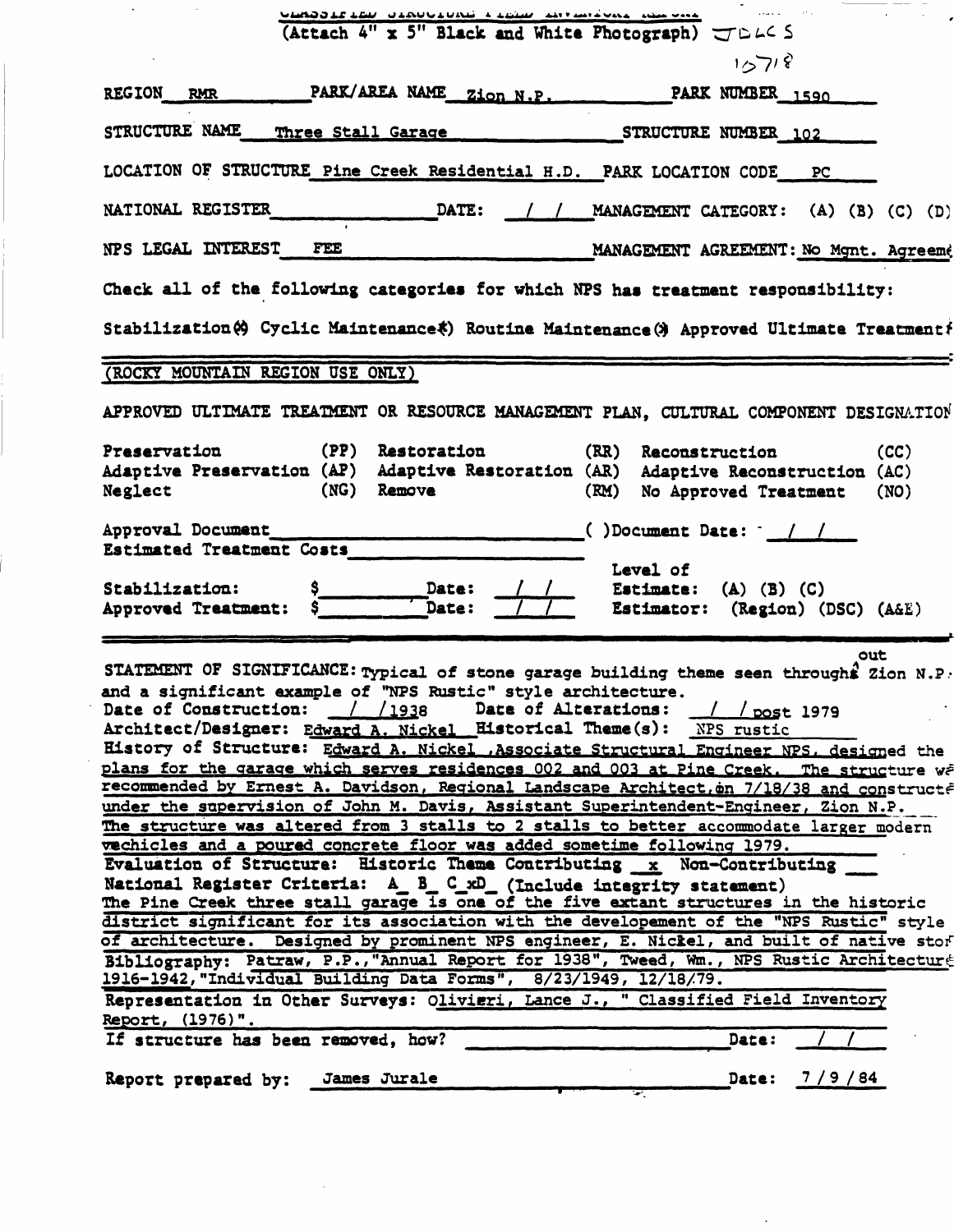| <b>LOCATION:</b><br>Section 22                                       | State <u>Utah</u>                                                                                                                                                                | CURRENT INTERIOR USE (NPS 28 CODE) OT (Automobile Garage<br>USE:                                                                                   |
|----------------------------------------------------------------------|----------------------------------------------------------------------------------------------------------------------------------------------------------------------------------|----------------------------------------------------------------------------------------------------------------------------------------------------|
| Township 41S                                                         | County Washington                                                                                                                                                                | Original Use Three Car Garage                                                                                                                      |
| <b>Range</b>                                                         | <b>10M</b>                                                                                                                                                                       | Intermediate Uses Two Car Gatage                                                                                                                   |
|                                                                      |                                                                                                                                                                                  | PERIOD OF CONSTRUCTION (NPS 28 CODE) HI                                                                                                            |
| <b>OWNERSHIP:</b><br><b>Present Owner:</b><br>Original Owner:        | <b>NPS</b><br><b>NPS</b>                                                                                                                                                         | Drawing No: 2004-A<br>NEGATIVE No. ROLL #1, VIEW 27                                                                                                |
|                                                                      | Intermediate Owner(s): NPS                                                                                                                                                       |                                                                                                                                                    |
|                                                                      |                                                                                                                                                                                  | ***PHYSICAL DESCRIPTION***                                                                                                                         |
| TYPE OF STRUCTURE (NPS 28 CODE):<br>ARCHITECTURAL CHARACTER (STYLE): | BU<br>"NPS Rustic"                                                                                                                                                               | <b>CHIMNEYS:</b><br>None.                                                                                                                          |
|                                                                      | SITE (INCLUDE ORIENTATION OF STRUCTURE): Located between<br>structures #002 and #003. Front--E elevation. Rear--W                                                                | <b>PORCHES:</b><br>None.                                                                                                                           |
| <b>OVERALL DIMENSIONS:</b><br>COMPOSITION (NPS 28 CODE): ST          | elevation, abuts the base of athe Streaked Wall.<br>Rectangular.<br>22'x32', 682 sq. ft. overall.                                                                                | WINDOWS:<br>Pair of rectangular, wood frame, 6x6 light, hopper<br>windows located under the gable ends on the E and W eievations.                  |
| <b>One</b><br><b>STORIES:</b>                                        |                                                                                                                                                                                  | One, metal, vertical panelled, sliding garage door.<br><b>DOORS:</b><br>Located at E elevation.                                                    |
| <b>FOUNDATION: Poured concrete.</b>                                  |                                                                                                                                                                                  |                                                                                                                                                    |
|                                                                      | WALLS: Navaho red sandstone. Refined rock faced ashlar                                                                                                                           | ADDITIONS: Wood frame stall divider and storage area, constructed<br>when garage was converted from three car to two. Poured<br>concrete floor.    |
|                                                                      | masonry with buttressed corners. 2x1 bays, one pile deep.<br>Wood fame wall with horizontal boards divides the two stalls.                                                       | INTERIOR PLAN: One story, two door, two stall garage with<br>divider, storage area.                                                                |
| are slate green.                                                     | ROOF: Gable, asphalt composition. Exposed 2"x6" rafter<br>ends, overhanging eaves with exposed 6"x6" purlins at the<br>gable ends. Gables are frame and clapboard. Roof shingles | INTERIOR FINISHES: Stone interior walls, exposed wood studs<br>and ceiling joist. Plasterboard partion, wood shelves and<br>poured concrete floor. |

**SIGNIFICANT ARCHITECTURAL FEATURES (INCLUDING INTERIOR AND SETTING) FOR PARK PLANNING PURPOSES:**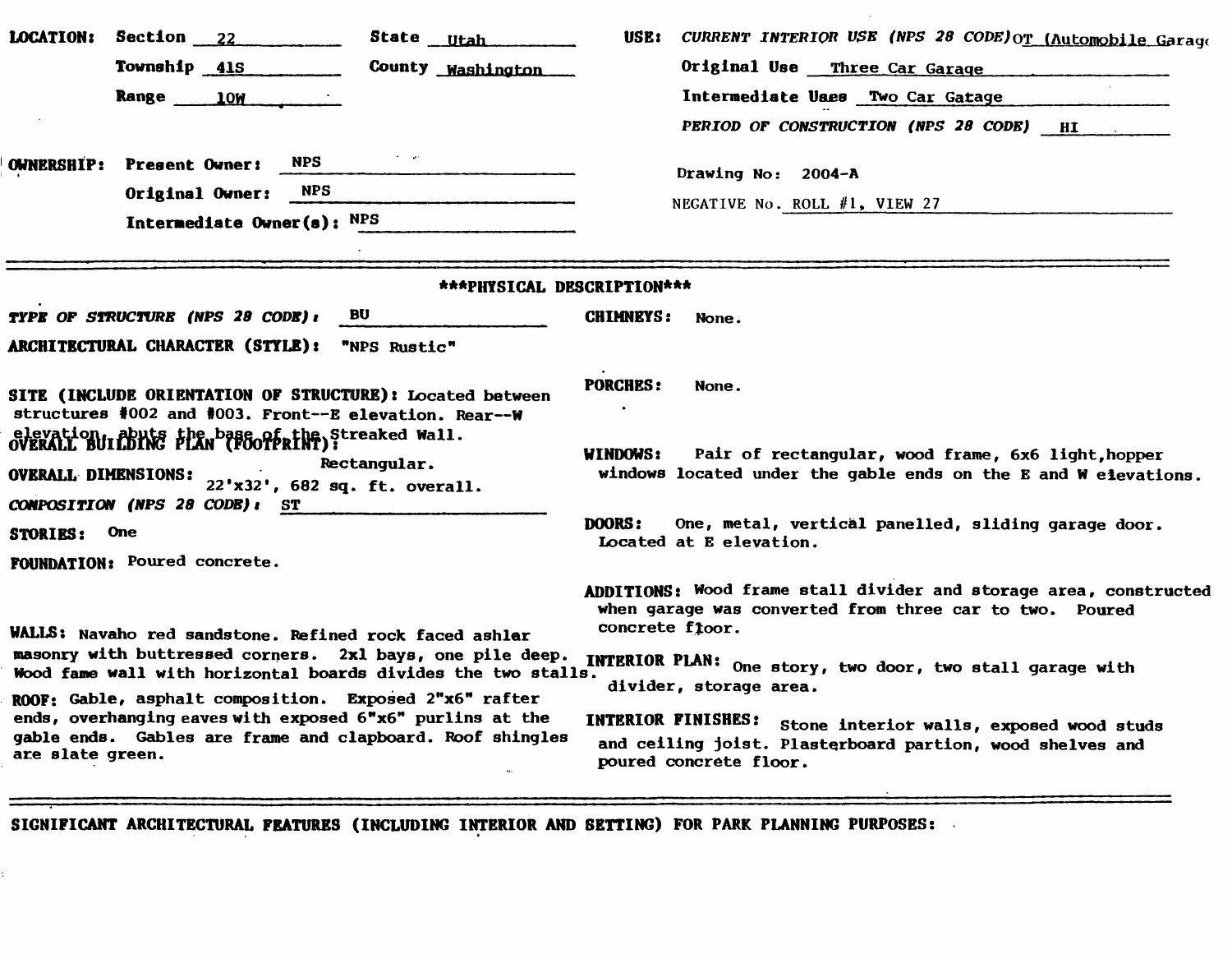| PARK/AREA NAME Zion N.P.<br>REGION RMR<br><b>PARK NUMBER 1590</b>                                                                                                                                                                                                                                                                                                                                                                                                                                                                                                                                                                                                                                                                                                                                                                                                                                                                                                                                                                                                                                                                                                                                                                                                                                                                                                                                                                                                                                                                                                                                                 |  |  |  |  |  |
|-------------------------------------------------------------------------------------------------------------------------------------------------------------------------------------------------------------------------------------------------------------------------------------------------------------------------------------------------------------------------------------------------------------------------------------------------------------------------------------------------------------------------------------------------------------------------------------------------------------------------------------------------------------------------------------------------------------------------------------------------------------------------------------------------------------------------------------------------------------------------------------------------------------------------------------------------------------------------------------------------------------------------------------------------------------------------------------------------------------------------------------------------------------------------------------------------------------------------------------------------------------------------------------------------------------------------------------------------------------------------------------------------------------------------------------------------------------------------------------------------------------------------------------------------------------------------------------------------------------------|--|--|--|--|--|
| STRUCTURE NAME<br>Two Car Garage<br>STRUCTURE NUMBER 107                                                                                                                                                                                                                                                                                                                                                                                                                                                                                                                                                                                                                                                                                                                                                                                                                                                                                                                                                                                                                                                                                                                                                                                                                                                                                                                                                                                                                                                                                                                                                          |  |  |  |  |  |
| LOCATION OF STRUCTURE Pine Creek Residential H.D. PARK LOCATION CODE<br>PC                                                                                                                                                                                                                                                                                                                                                                                                                                                                                                                                                                                                                                                                                                                                                                                                                                                                                                                                                                                                                                                                                                                                                                                                                                                                                                                                                                                                                                                                                                                                        |  |  |  |  |  |
| NATIONAL REGISTER<br><b>DATE:</b><br>MANAGEMENT CATEGORY:<br>$(A)$ (B) (C) (D                                                                                                                                                                                                                                                                                                                                                                                                                                                                                                                                                                                                                                                                                                                                                                                                                                                                                                                                                                                                                                                                                                                                                                                                                                                                                                                                                                                                                                                                                                                                     |  |  |  |  |  |
| <b>NPS LEGAL INTEREST</b><br>FEE<br>MANAGEMENT AGREEMENT: No Mgnt. Agree                                                                                                                                                                                                                                                                                                                                                                                                                                                                                                                                                                                                                                                                                                                                                                                                                                                                                                                                                                                                                                                                                                                                                                                                                                                                                                                                                                                                                                                                                                                                          |  |  |  |  |  |
| Check all of the following categories for which NPS has treatment responsibility:                                                                                                                                                                                                                                                                                                                                                                                                                                                                                                                                                                                                                                                                                                                                                                                                                                                                                                                                                                                                                                                                                                                                                                                                                                                                                                                                                                                                                                                                                                                                 |  |  |  |  |  |
| Stabilization(C) Cyclic Maintenance (3 Routine Maintenance (9 Approved Ultimate Treatment                                                                                                                                                                                                                                                                                                                                                                                                                                                                                                                                                                                                                                                                                                                                                                                                                                                                                                                                                                                                                                                                                                                                                                                                                                                                                                                                                                                                                                                                                                                         |  |  |  |  |  |
| (ROCKY MOUNTAIN REGION USE ONLY)                                                                                                                                                                                                                                                                                                                                                                                                                                                                                                                                                                                                                                                                                                                                                                                                                                                                                                                                                                                                                                                                                                                                                                                                                                                                                                                                                                                                                                                                                                                                                                                  |  |  |  |  |  |
| APPROVED ULTIMATE TREATMENT OR RESOURCE MANAGEMENT PLAN, CULTURAL COMPONENT DESIGNATIO                                                                                                                                                                                                                                                                                                                                                                                                                                                                                                                                                                                                                                                                                                                                                                                                                                                                                                                                                                                                                                                                                                                                                                                                                                                                                                                                                                                                                                                                                                                            |  |  |  |  |  |
| (PP)<br>(CC)<br>Preservation<br><b>Restoration</b><br>(RR)<br>Reconstruction<br>Adaptive Preservation (AP) Adaptive Restoration (AR)<br>Adaptive Reconstruction (AC)<br>Neglect<br>(NG)<br><b>Remove</b><br>(M)<br>No Approved Treatment<br>(NO)                                                                                                                                                                                                                                                                                                                                                                                                                                                                                                                                                                                                                                                                                                                                                                                                                                                                                                                                                                                                                                                                                                                                                                                                                                                                                                                                                                  |  |  |  |  |  |
| Approval Document<br>()Document Date:<br>Estimated Treatment Costs<br>Level of<br>Stabilization:<br>Date:<br>Estimate: $(A)$ $(B)$ $(C)$<br>Data:<br>Approved Treatment:<br>Estimator: (Region) (DSC) (A&E)                                                                                                                                                                                                                                                                                                                                                                                                                                                                                                                                                                                                                                                                                                                                                                                                                                                                                                                                                                                                                                                                                                                                                                                                                                                                                                                                                                                                       |  |  |  |  |  |
| STATEMENT OF SIGNIFICANCE: Typical of stone garage theme seen throught Zion N.P. and<br>a significant example of "NPS Rustic" style architecture.<br>Date of Construction: / / 1932<br>Date of Alterations:<br>Architect/Designer: Edward A. Nickel Elstorical Theme(s):<br>NPS mistic<br>History of Structure: Edward A. Nickel, Associats Structural Engineer NPS, designed<br>the plans for this two stall garage which serves the Superintendent's Residence, (No. 1)<br>The Structure was built in 1932 under the supervision of Thomas C. Parker, assistant<br>superintendent-engineer Zion N.P. Dates of subsequent alterations are sketchy and are<br>presumed to have been completed by the Park service. The original garage door was re-<br><u>placed, and the shake roof was replaced by asphalt and then redonawith shakes sometime a</u><br>Evaluation of Structure: Eistoric Theme Contributing x Non-Contributing<br>National Register Criteria: A B. Cx D (Include integrity statement)<br><u>The Superintendent's Garage is one of 5 structures in the Pine Crk. Res. HD significant</u><br>its historic association with the developement of the "NPS Rustic" Style of architectury<br>in the 1920's-30's. Designed by prominent NPS engineer.E.A. Nickel.and built of native<br>Bibliography: Patraw. P.P., "Annual Report for 1932.". Tweed. WmNPS Rustic Architect<br>1916-1942, "Individual Building Data Forms, 8/24/49, 12/17/79.<br>Representation in Other Surveys: Olivieri, Lance J., "Classified Field Inventory<br>Report. (1976)"<br>If structure has been removed, how?<br>Date: |  |  |  |  |  |
|                                                                                                                                                                                                                                                                                                                                                                                                                                                                                                                                                                                                                                                                                                                                                                                                                                                                                                                                                                                                                                                                                                                                                                                                                                                                                                                                                                                                                                                                                                                                                                                                                   |  |  |  |  |  |

Report prepared by: James Jurale Date: 7/7/84

 $\ddot{\phantom{0}}$ 

 $\hat{\boldsymbol{\cdot}$ 

 $\overline{a}$